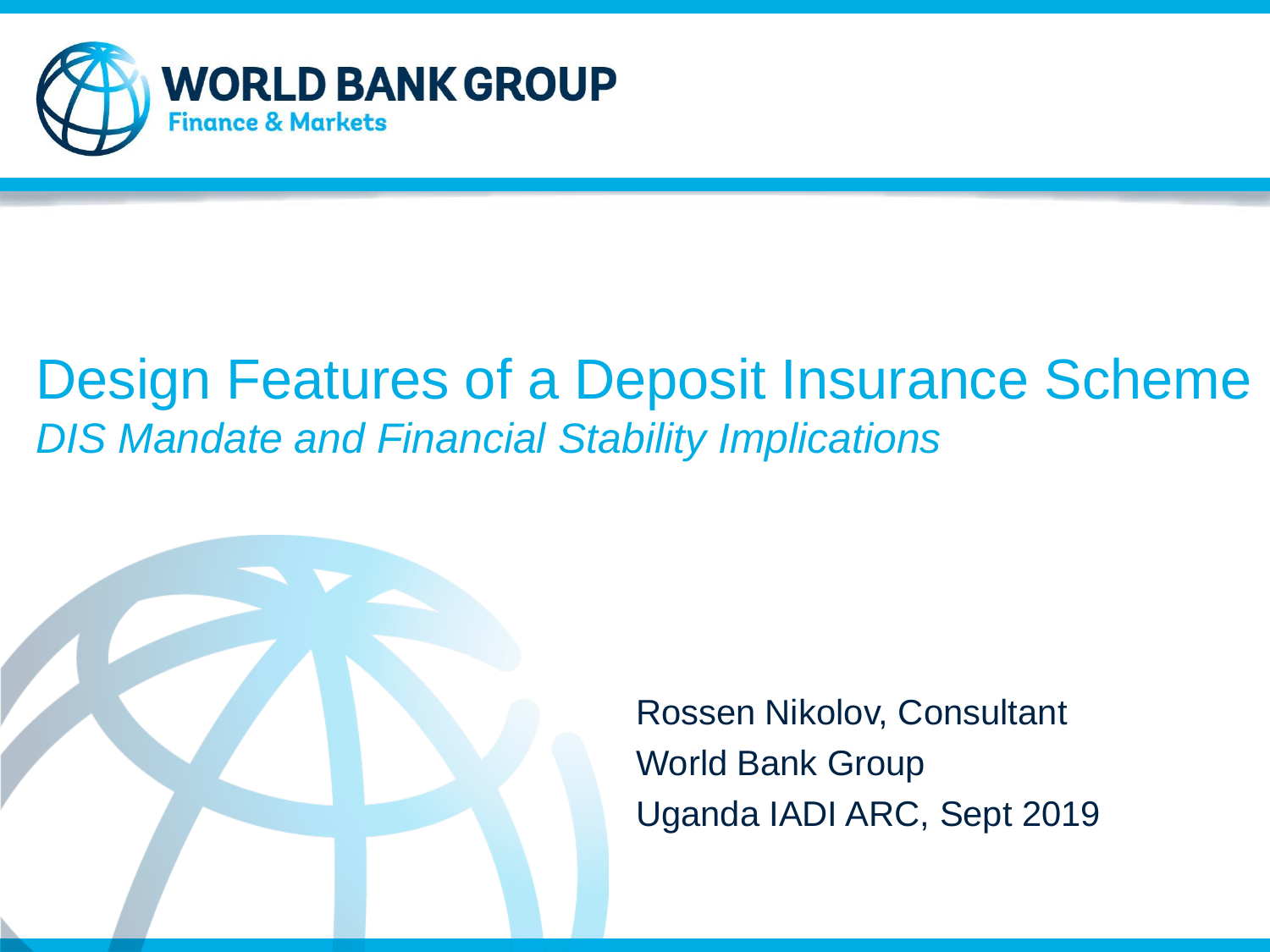#### **Content**

❑ Financial Safety Net design features and DIS mandate and powers

❑ IADI CP 2 as a benchmark for the DIS Mandate and Powers modalities

❑ Different DIS mandates and their policy implications

❑ Preconditions for successful delivery on DIS mandate

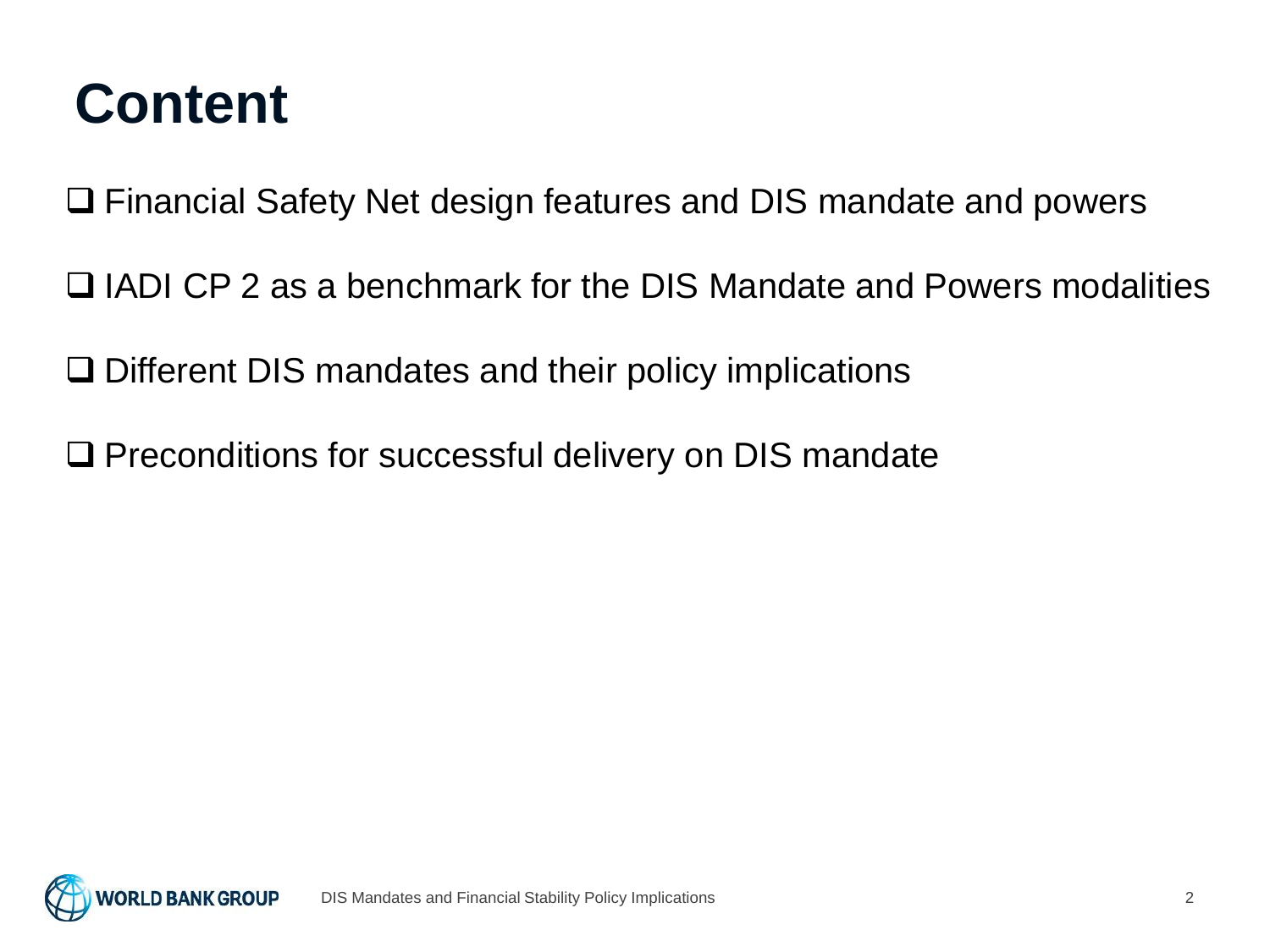- DIS mandate design features depend on the mandates of the other financial safety net players
- The final goal is to contribute to and preserve financial stability
- Country specific characteristics determine which institution is the Regulator, Resolution Authority (within the CB, DIS, MoF, or separate)

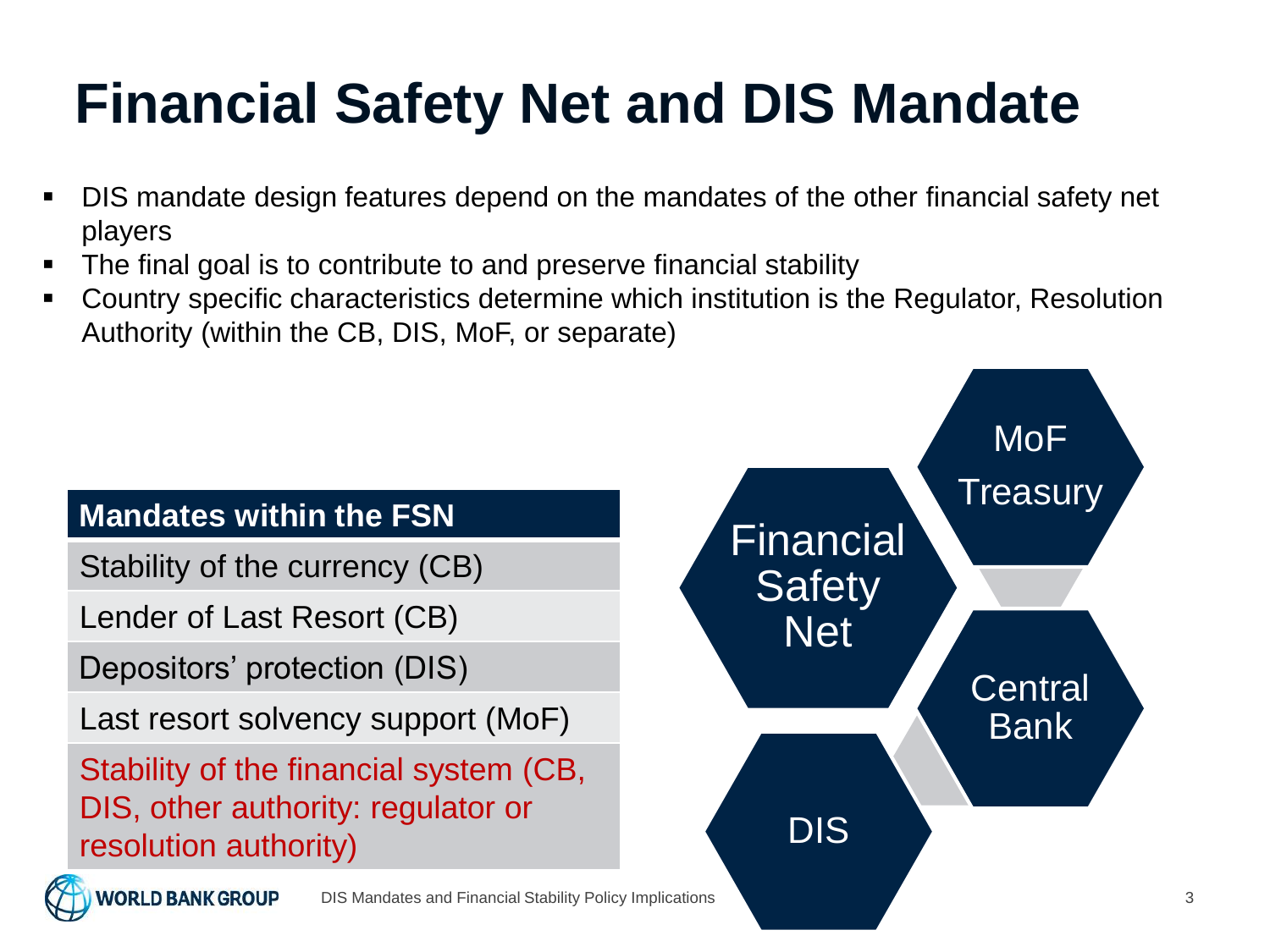- Protecting covered depositors and preventing bank runs is the core mandate of the DIS**: to pay out protected deposits in case of a bank closure and insolvency**
- Securing access to protected depositors : **by financing alternative measures to pay out**
- Supplementing DIS mandates depend on the FSN design features and stated public policy objectives of the DIS: **to contribute to the financial stability; to protect depositors; to assure stability of the member institutions among others.**

In such supplementing mandates the deposit insurer:

- *1. can be the supervisor of the member institutions*
- *2. can be the resolution authority of the member institutions*
- *3. can execute the resolution*
- *4. can finance resolution*
- *5. can provide financial support to member institutions (open bank assistance)*
- *6. can finance resolution to secure access to protected deposits*
- *7. can supervise the process of bank liquidation*
- *8. can be receiver or liquidator of the failed institution*
- *9. combination of the options above or others*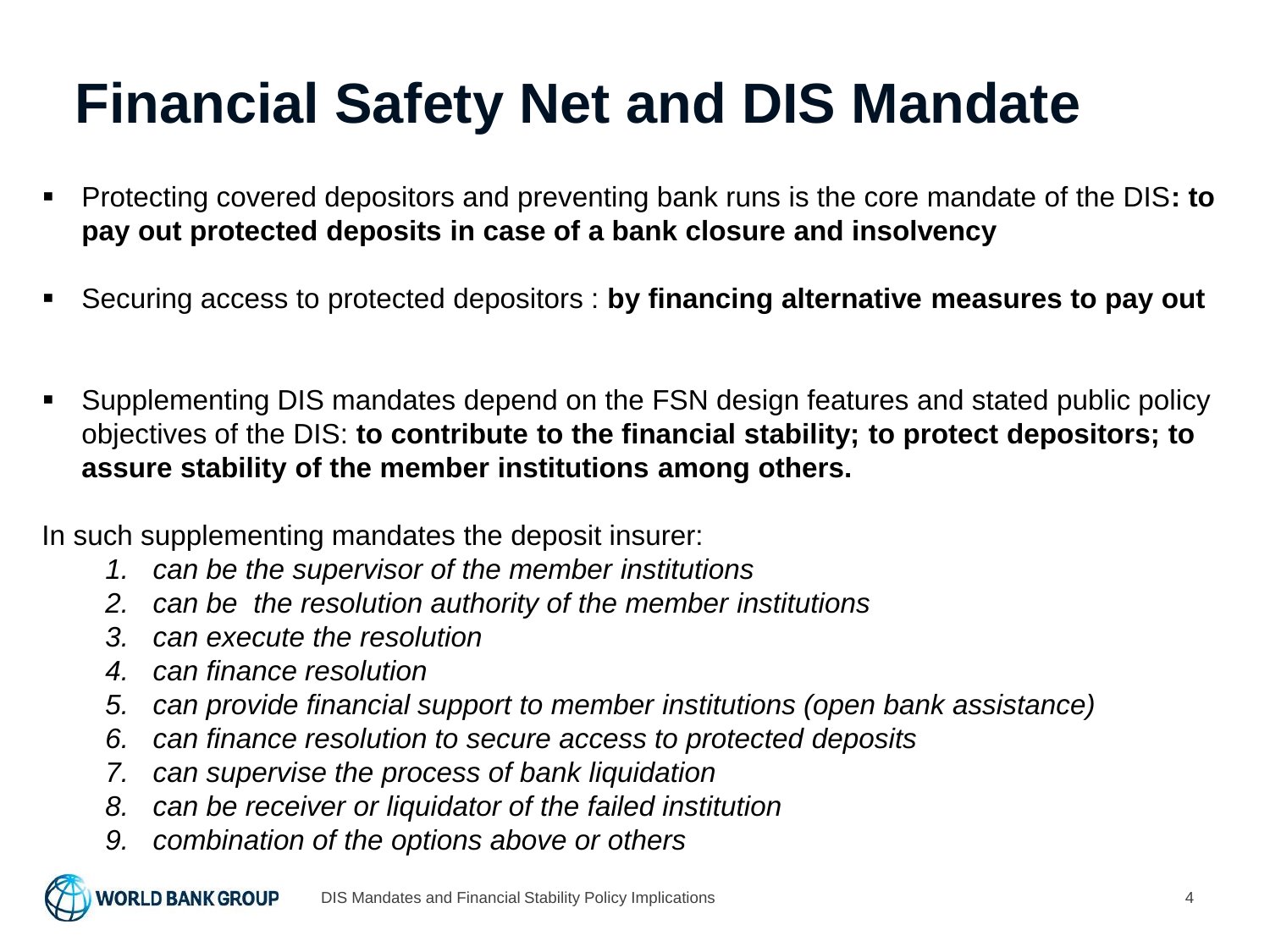- DIS Mandate and design features is a **policy choice** and depends on:
	- *1. Resolution framework design*
	- *2. Availability of other sources to finance resolution*
	- *3. Institutional capacity, historical background*
	- *4. Liability structure of the financial system (availability of loss absorption capacity)*
	- *5. Back-stop arrangements*
	- *6. Priority scheme, hierarchy of claims*

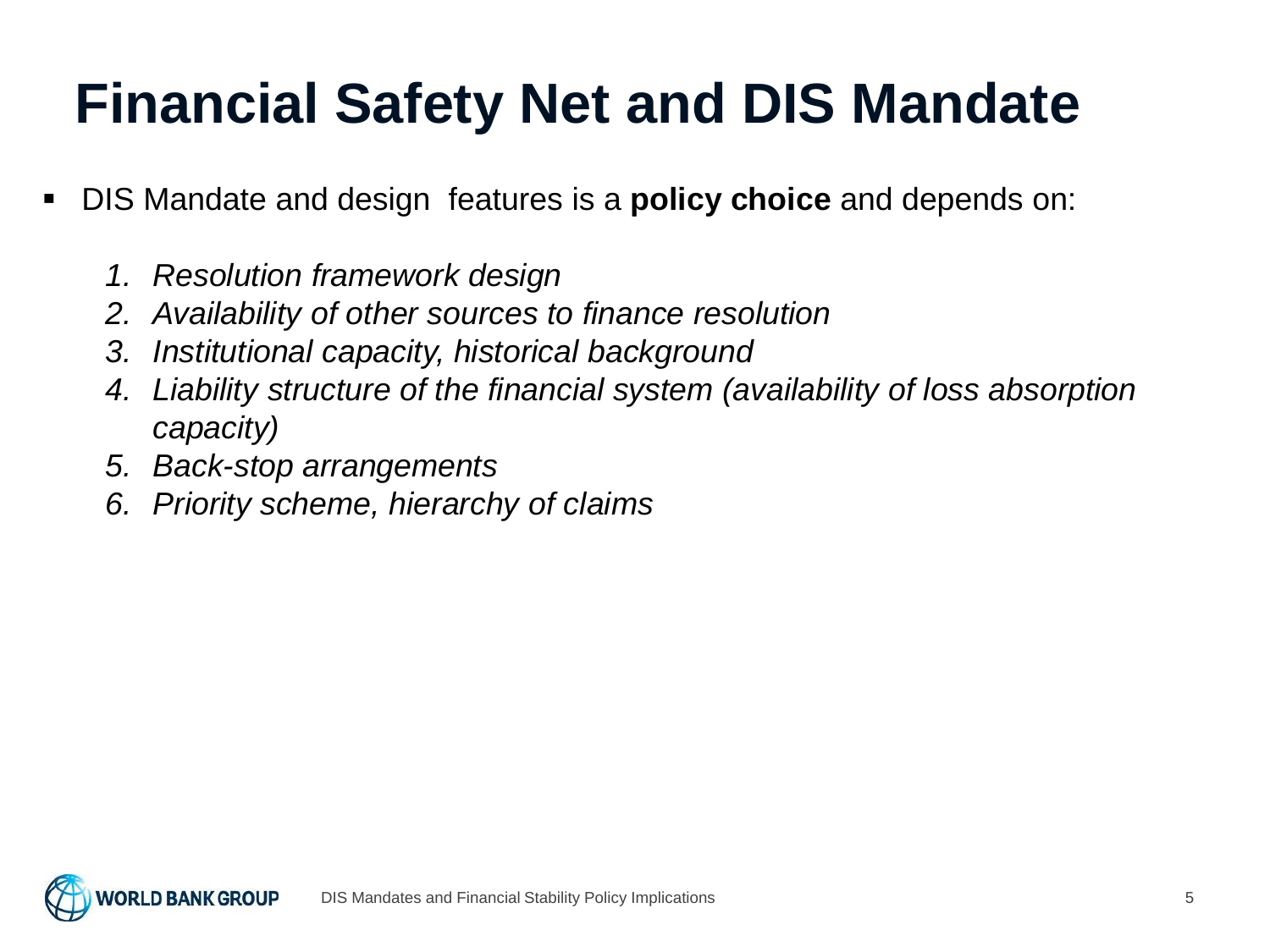- ✓ **IADI** has developed its Core Principles
- $\checkmark$  **FSB** adopted the Key Attributes for effective resolution regimes
- **These standards** provide guidance and are considered as benchmarks how all these varieties of DIS mandates, and powers can be implemented with the view to contribute effectively to the financial stability, addressing moral hazard.
- They **provide for flexibility** for different financial systems according to size, market development, maturity or business model.
- IADI CP 2: **Mandate and Powers**
- FSB KA 6: **Funding FI in Resolution**

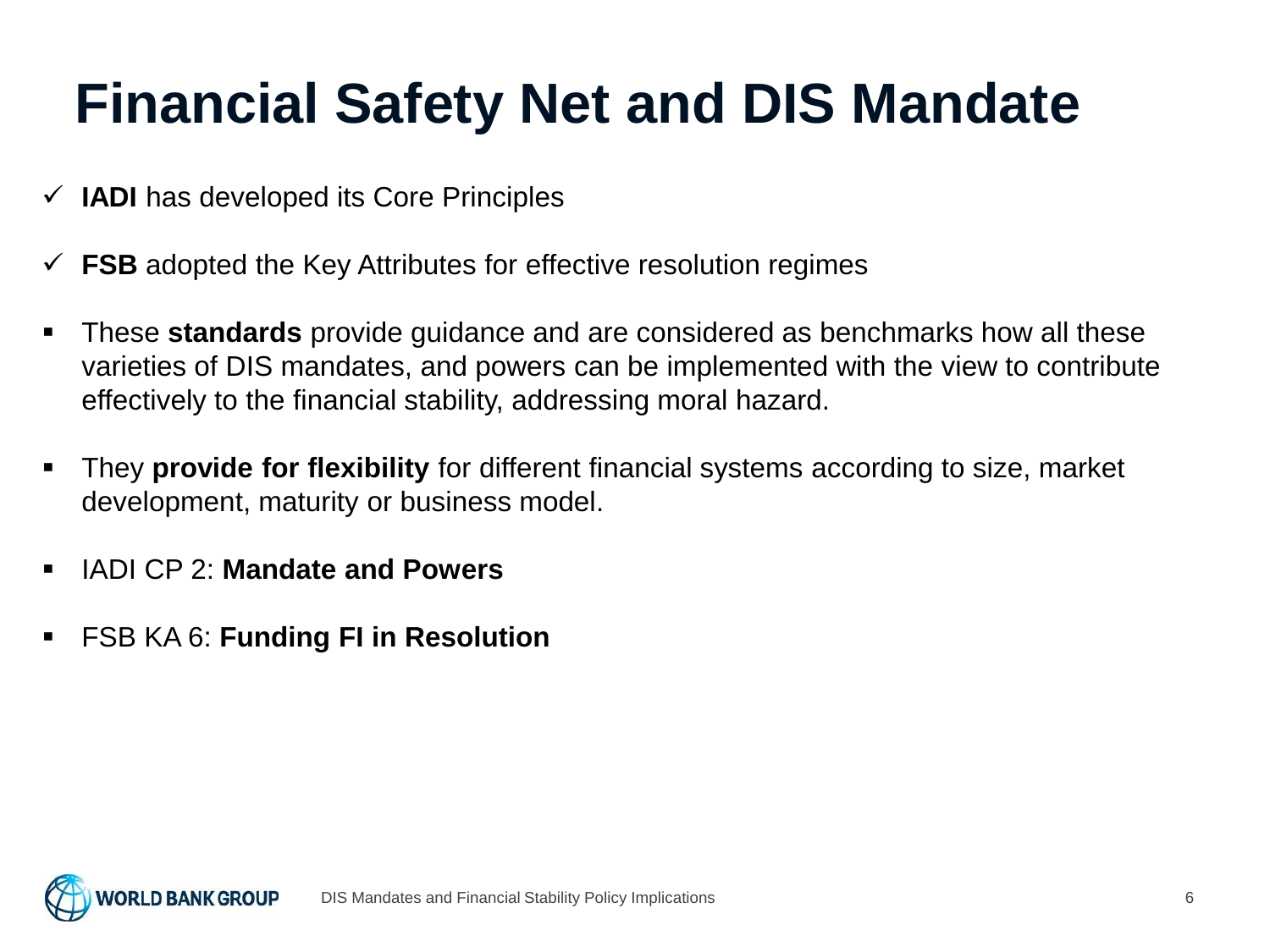$\checkmark$  How to design the modalities of the DIS mandates depends on jurisdiction-specific circumstances

| <b>Supervisor</b>                           | <b>Resolution Authority</b>                                                                                                        | <b>Resolution fund</b>                                                           |
|---------------------------------------------|------------------------------------------------------------------------------------------------------------------------------------|----------------------------------------------------------------------------------|
| which institution<br>(CB, DIA, other)       | <b>Which institution</b><br>(CB, DIA, other)                                                                                       | Is resolution fund<br>available?                                                 |
| Effective delivery on<br>the mandate so far | <b>Which institution</b><br>triggers (and/or<br>executes) the<br>resolution, depends on<br>capacity of the<br>institution to be RA | What can RF finance?<br>What are the financing<br>arrangements in<br>resolution? |

▪ Deposit Insurer institutional capacity and the stage of development of the DIS is essential in designing the modalities of the DIS mandate and powers

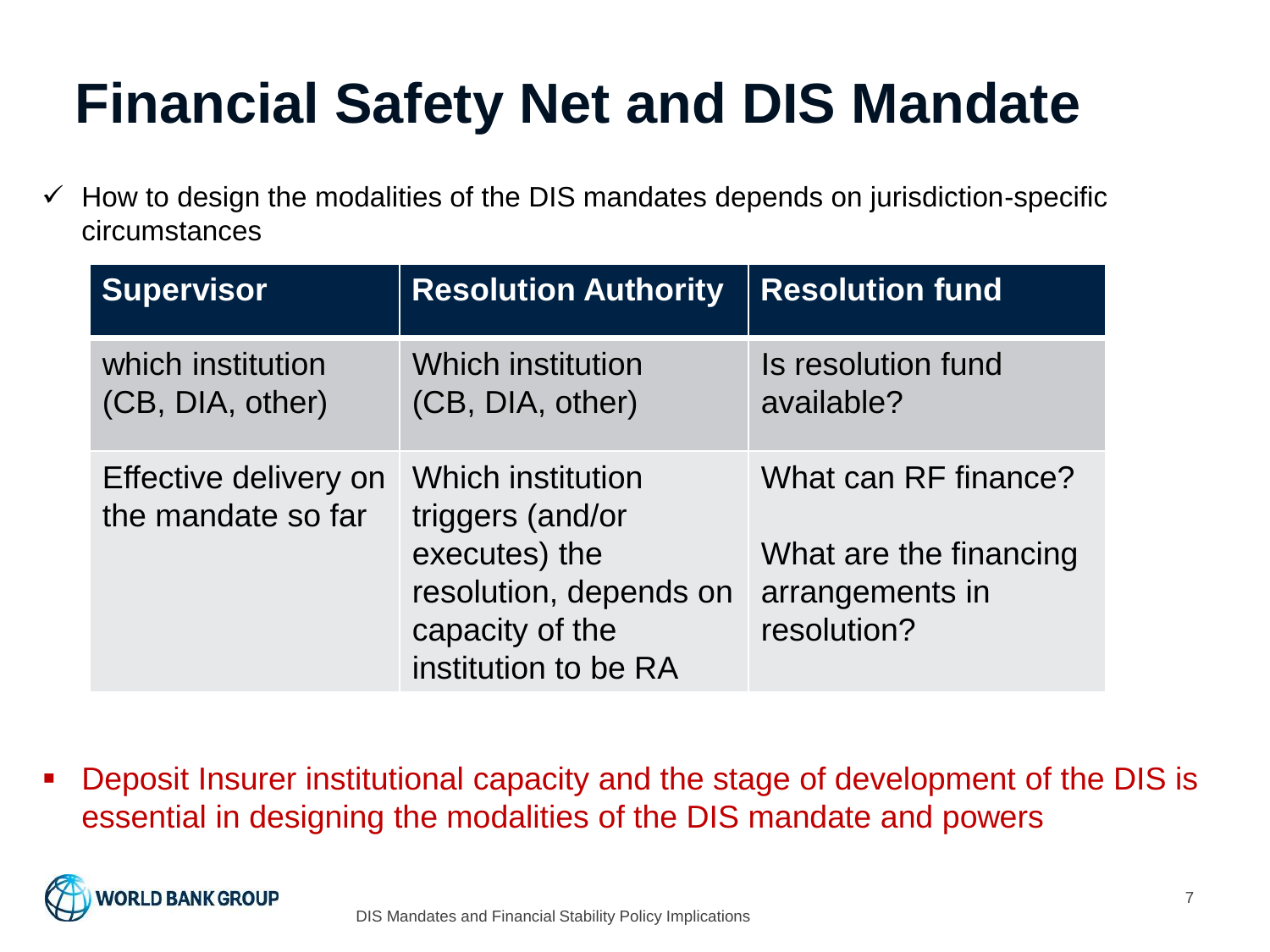#### **IADI CP 2 as a benchmark**

CP 2: *"The mandate and powers of the deposit insurer should support the public policy objectives and be clearly defined and formally specified in legislation."*

- ✓ CP 2 refers to the **authority, powers, role and responsibilities** of the DIS (**Mandate**)
- ✓ **Requirement to clearly define** DIS role, authority and responsibilities
- ✓ Roles, powers and responsibilities are **defined in the legal framework**
- The formally defined mandate **enables the deposit insurer to meet the stated public policy objectives**

| 1. Assess and collect the premiums<br>2. Reimburse protected deposits | Defined in the legal acts (DIS Act, FI Act, Banking Code) |                                                        |
|-----------------------------------------------------------------------|-----------------------------------------------------------|--------------------------------------------------------|
| 3. Have access to depositor's<br>records                              | <b>DIS Act</b>                                            | To deliver on policy objectives                        |
| 4. Issue regulations related to DIS                                   | <b>FI</b> Act                                             | 1. To preserve confidence                              |
| 5. Subrogate in the right of covered<br>depositors                    |                                                           | by protecting depositors                               |
| 6. Finance transfer of insured<br>deposits                            | <b>Banking Code</b>                                       | against the loss of their<br>insured deposits          |
| 7. Provide guarantees                                                 | Law on Banks                                              | 2. To promote and                                      |
| $8.\dots$                                                             |                                                           | contribute to the stability of<br>the financial system |
|                                                                       |                                                           | $3, \ldots$                                            |

#### **EC#1**

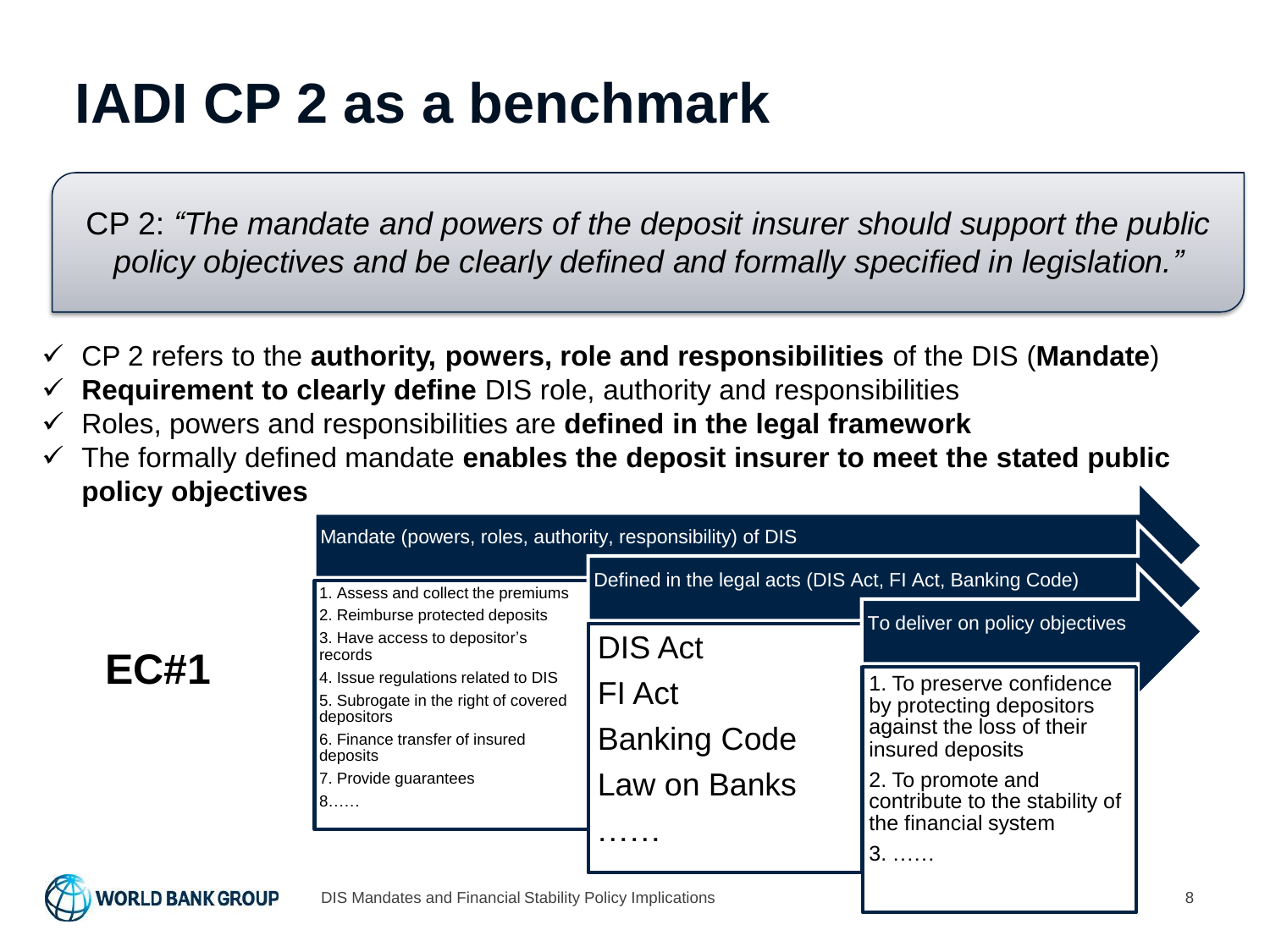#### **IADI CP 2 as a benchmark EC#2**



- ✓ DIS mandate is **aligned** with the mandate of the other safety net players
- ✓ **Clarity** of the DIS role and responsibility with respect to the roles and responsibilities of the other safety net players

| <b>DIS</b>                                                                                                                                                                                                                                                                                          | <b>Other Safety Net</b>                                                                                      |
|-----------------------------------------------------------------------------------------------------------------------------------------------------------------------------------------------------------------------------------------------------------------------------------------------------|--------------------------------------------------------------------------------------------------------------|
| To protect only insured part of deposits                                                                                                                                                                                                                                                            | <b>Supervisor:</b> to protect the whole balance<br>sheet                                                     |
| To provide opinion on resolution strategy, to be<br>consulted on use of deposit insurance funds, to<br>finance resolution on behalf on insured deposits or in<br>some circumstances all deposits, to avoid double<br>payment by making sure any resulting institution after<br>resolution is viable | <b>Resolution Authority: To design credible</b><br>resolution strategy in line with resolution<br>objectives |
| To access short term liquidity window for prompt pay<br><b>outs</b>                                                                                                                                                                                                                                 | <b>Central Bank: currency stability, inflation</b><br>targeting, growth, lender of last resort               |
| To have access to back-stop facility for large pay outs,<br>to obtain government guarantee in raising funds from<br>external sources                                                                                                                                                                | <b>MoF:</b> last resort solvency support, back-stop<br>lending, guarantees                                   |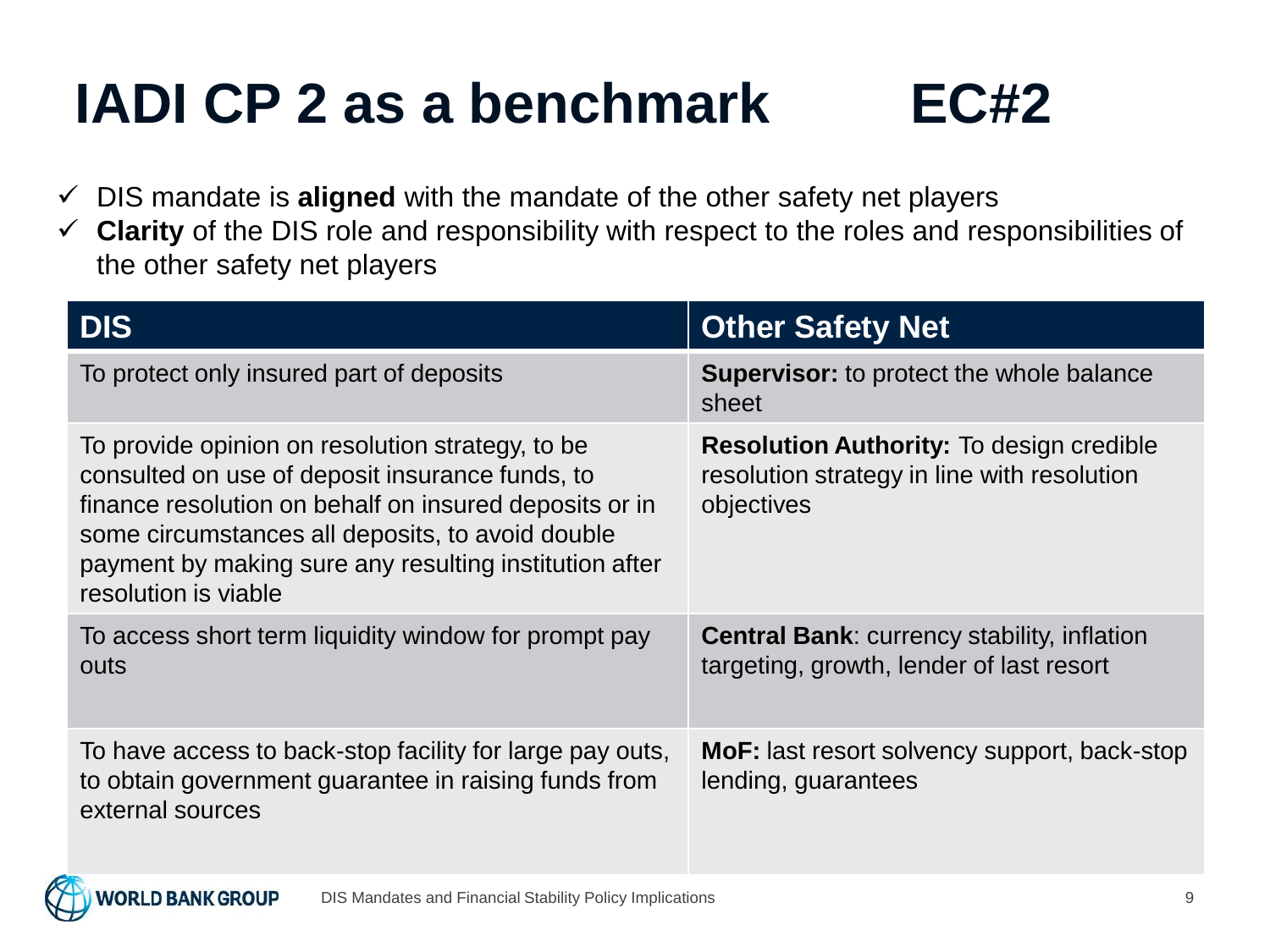#### **IADI CP 2 as a benchmark EC#3**

✓ The **powers of the DIS support its mandate** and enable the deposit insurer to fulfil its roles and responsibilities

| <b>DIS</b>                                                                                                                         | <b>Other Safety Net</b>                                                                                                                  | <b>Comment</b>                                                                                                                              |
|------------------------------------------------------------------------------------------------------------------------------------|------------------------------------------------------------------------------------------------------------------------------------------|---------------------------------------------------------------------------------------------------------------------------------------------|
| To pay out in 7 days after license<br>revocation but has no early<br>access to depositors' records, no<br>access to bank secrecy   | <b>Receiver (Appointed by the</b><br>supervisor) : to provide<br>depositors' records to DIS                                              | Danger on prompt delivery of the<br><b>DIS responsibilities</b>                                                                             |
| To pay out in 7 days when<br>deposits are unavailable                                                                              | <b>Supervisor: To suspend</b><br>payments on all liabilities up to 30<br>days (in temporary administration)<br>before license revocation | Contradiction in responsibilities<br>and powers                                                                                             |
| To collect premiums, to call for<br>extraordinary premiums                                                                         | <b>MoF:</b> To provide back-stop<br>funding, which shall be repaid<br>over time by industry                                              | If no possibility to assess the<br>premiums, back-stop might turn<br>out to be a hidden subsidization<br>for the DIS                        |
| To contribute to P&A in resolution<br>to secure access to insured<br>depositors, to assess the viability<br>of resolution and cost | <b>Resolution Authority: to design</b><br>a viable resolution transaction to<br>meet the resolution objectives                           | Power on providing opinion and<br>least cost test for the DIS is<br>essential to secure sustainability<br>for the DIS, avoid double payment |

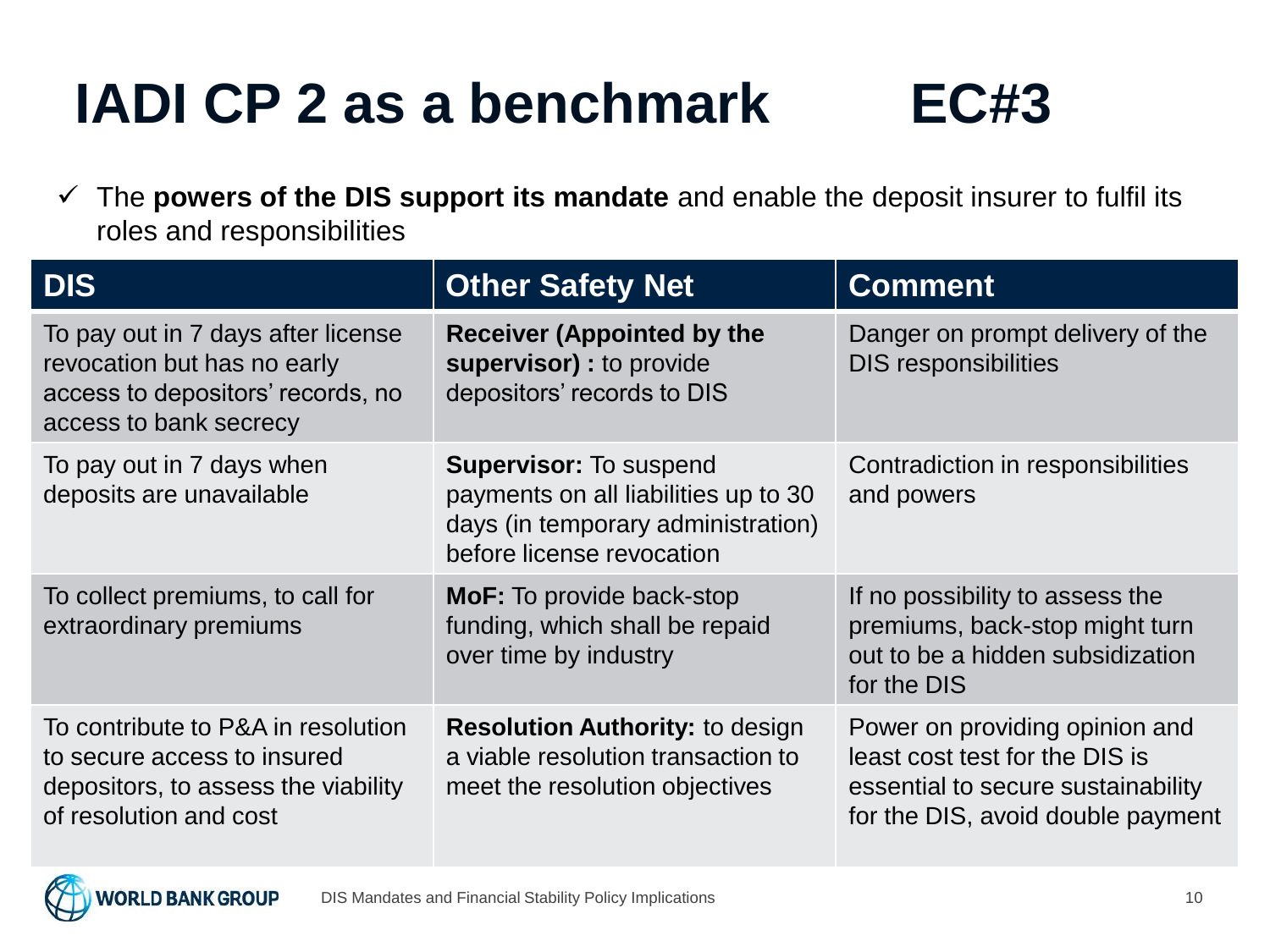#### **IADI CP 2 as a benchmark EC#4**



- **Minimum set of powers and authority** for the DIS to deliver successfully on its mandate
	- $\checkmark$  Assess and collect premiums
	- $\checkmark$  Subrogate to the claims of insured depositors
	- $\checkmark$  Issue regulations and work with supervisor to force member institutions to comply with DIS requirements
	- $\checkmark$  Reimburse insured deposits
	- $\checkmark$  Transfer or finance transfer of insured deposits in resolution
	- $\checkmark$  Share information with other DIS and other safety net players, entering into contracts
	- $\checkmark$  Have access to depositors' records for prompt payout (bank secrecy)
	- $\checkmark$  Set its own budget, policies, systems and structure with the view to support its institutional capacity and preparedness
	- $\checkmark$  Have legal protection for acts done in good faith in furtherance of its mandate
	- $\checkmark$  Others depending on the mandate

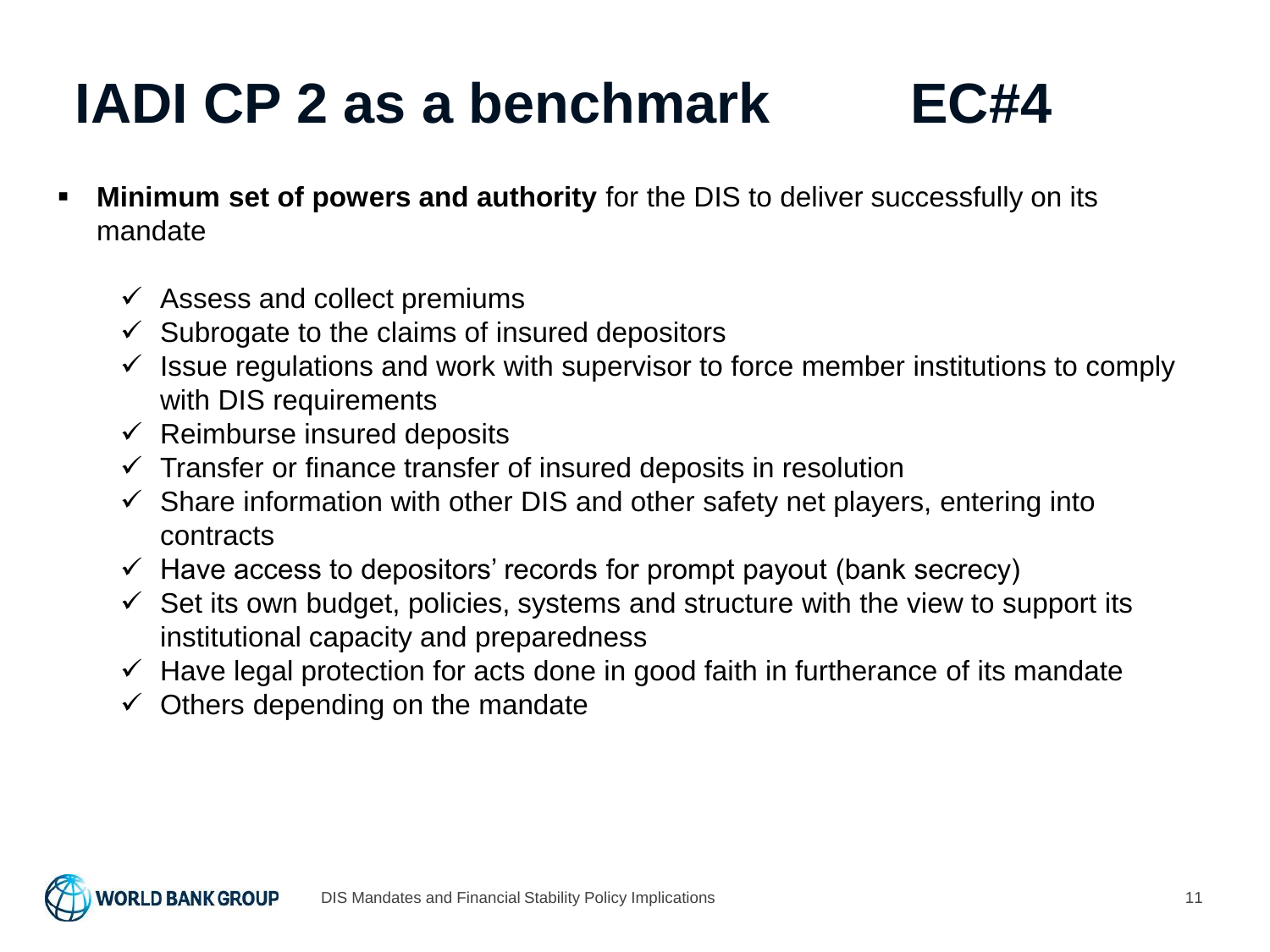• *DI Fund and Resolution Fund mandates. Use of DIS resources*.



**.D BANK GROUP** 

#### **Pay-out of insured deposits**

P&A transaction: financial support where insured deposits are transferred

P&A financial support where transferring all deposits

Bridge bank capital

Pay for excluded other creditors from loss absorption for financial stability reasons

Capital and liquidity to asset management vehicle, аsset purchase

Capital for bank in resolution, open bank assistance

Resolution of non-deposit taking systemic FI

DIS Mandates and Financial Stability Policy Implications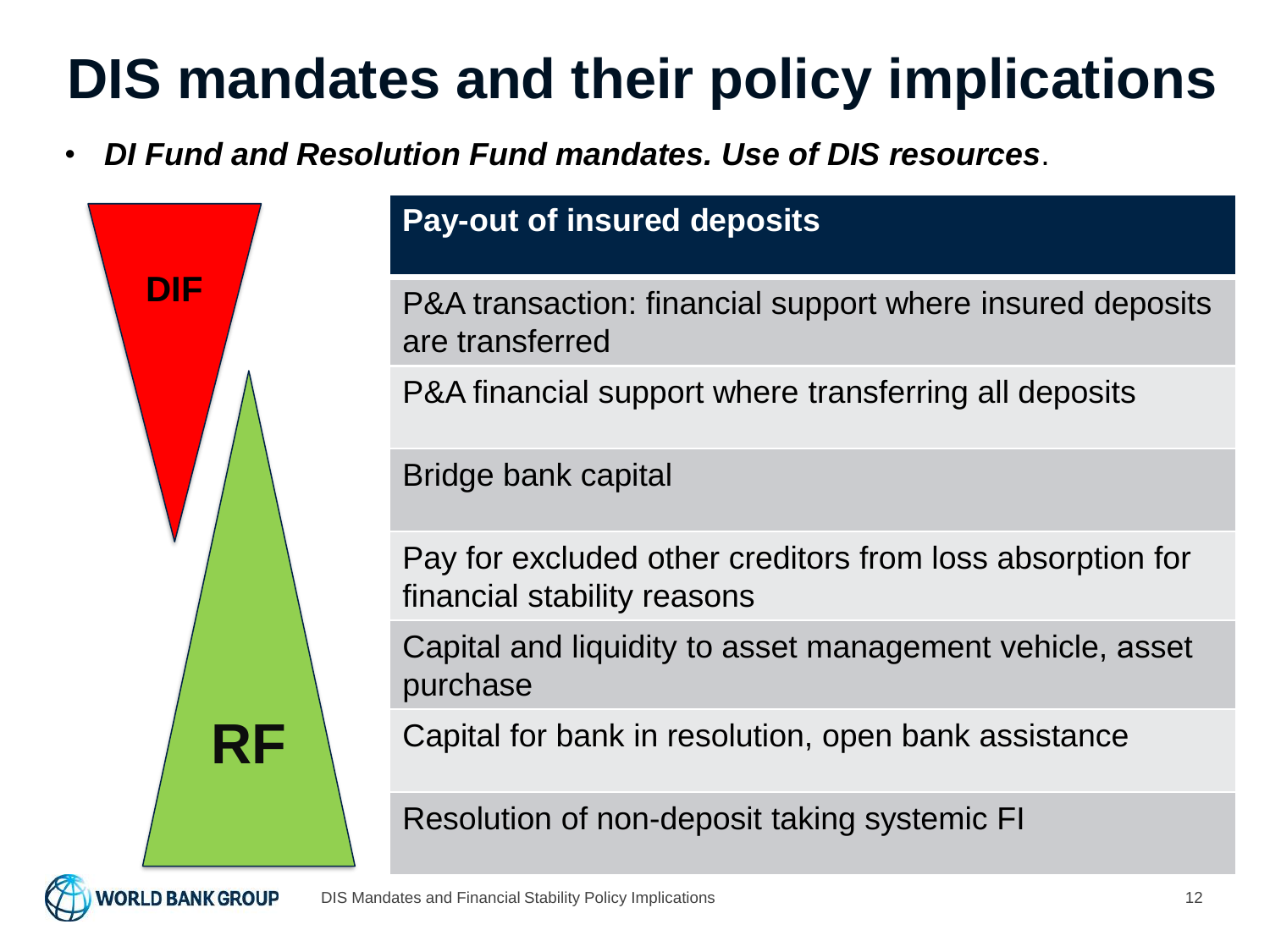• *DIS and other supplementing mandates. Authority of the deposit insurer*.



RLD BANK GROUP

**Pay-out of insured deposits**

Non-binding opinion in resolution

Binding opinion in resolution and least cost test

Engages in selection of resolution strategies and resolution planning

Finances early intervention measures

Risk assessment be engaged in financing early intervention measures based on its own risk assessment

Asset management, management functions on banks and assets in distress, bridge bank

Early intervention powers, resolution powers, prudential oversight, supervision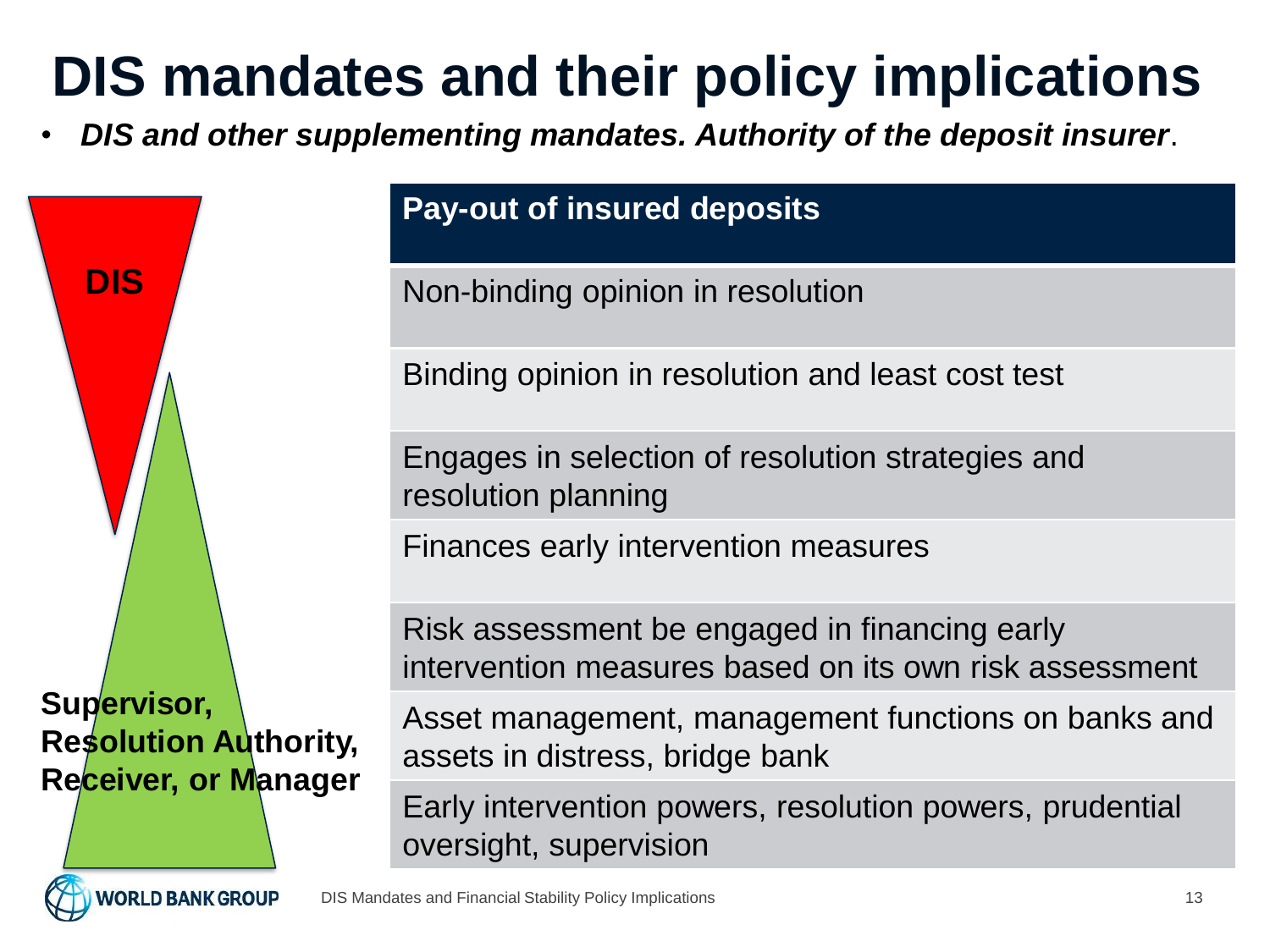| <b>Mandate</b>                                                                                                                 | <b>Description</b>                                                                                                                                  |
|--------------------------------------------------------------------------------------------------------------------------------|-----------------------------------------------------------------------------------------------------------------------------------------------------|
| Pay box                                                                                                                        | Narrow mandate only to pay out<br>insured deposits in liquidation                                                                                   |
| Pay box plus: this is the most<br>common mandate and represents<br>good practice when accompanied by<br>appropriate safeguards | + financial support in resolution                                                                                                                   |
| Loss minimizer                                                                                                                 | + financial support in resolution,<br>least-cost option selection, receiver in<br>liquidation                                                       |
| <b>Risk minimizer</b>                                                                                                          | + prudential oversight, resolution<br>powers, early intervention powers,<br>risk assessment and early<br>intervention functions in going<br>concern |

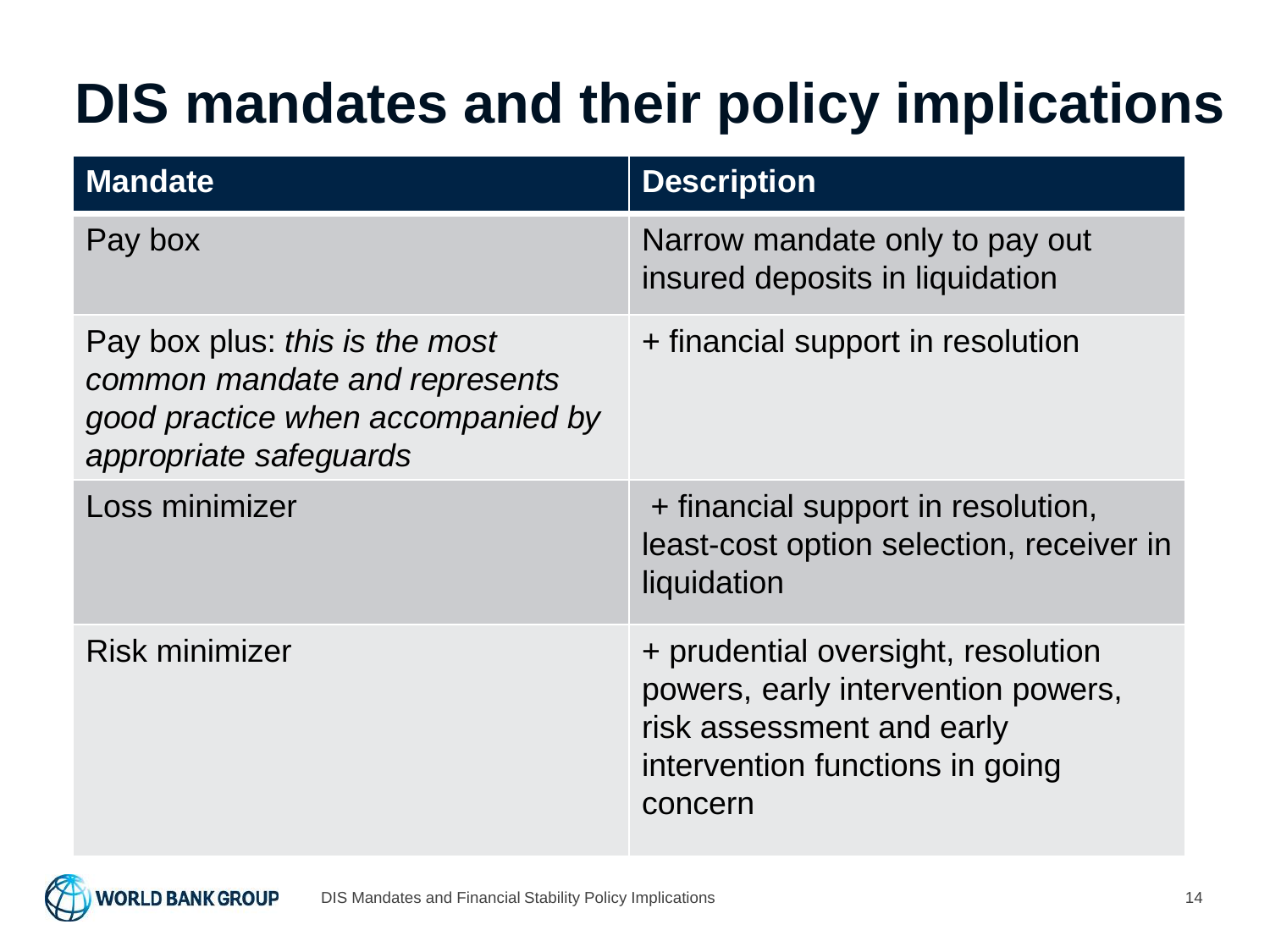- **Use of DIS resources. Some of the practices are not recommended by the international standards**
	- ✓ *Pays-out deposits*
	- ✓ *Finances transfer in P&A of insured deposits (net of expected recoveries)*
	- ✓ *Finances transfer in P&A of insured deposits and liquidity support with cap to total amount of insured deposits*
	- ✓ *Finances transfer in P&A of all deposits*
	- ✓ *Provides guarantees or loss-sharing agreement in P&A*
	- ✓ *Provides capital for the bridge bank*
	- ✓ *Provides capital in resolution*
	- ✓ *Provides capital in open bank cases prior resolution*
	- ✓ *Provides liquidity in resolution (gone concern)*
	- ✓ *Provides liquidity in open bank cases*
	- ✓ *Provides financial assistance, guarantees in open bank cases*

DIS Mandates and Financial Stability Policy Implications **D BANK GROUP**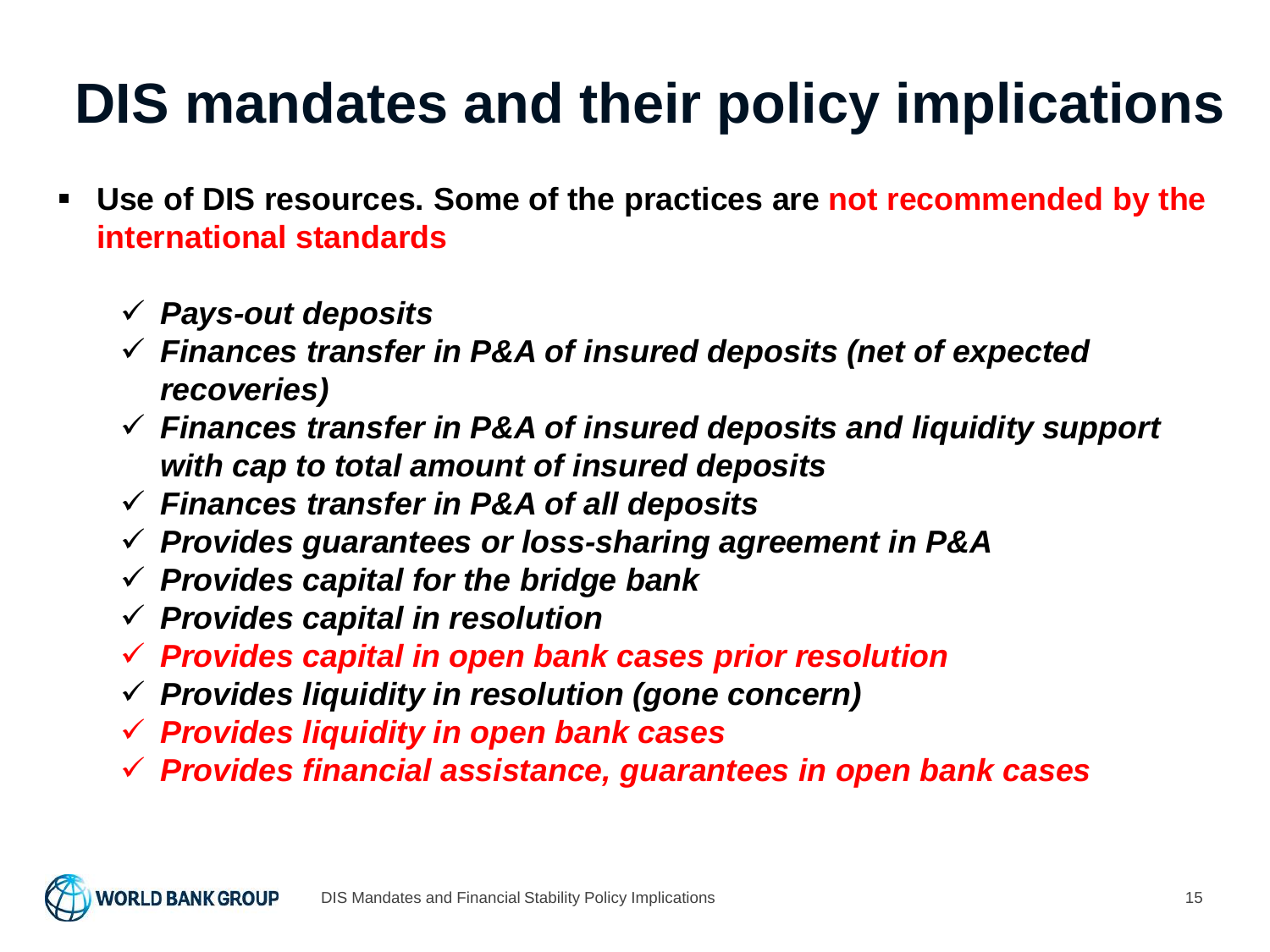- **Some principles and safeguards (preconditions) should be applied (available) as required by the international standards when expanding DIS mandate**
	- ✓ *Shareholders bear losses first*
	- ✓ *No Creditor Worse Off (gross amount of covered deposits net of expected recoveries)*
	- ✓ *Independent valuation*
	- ✓ *Cap on financial support measured at most by insured deposits*
	- ✓ *Least-cost test (might be impractical for small markets with lack of history of failures)*
	- ✓ *Control in decision making (binding or non-binding opinion of the DI) especially in capital and liquidity support in resolution*
	- ✓ *Risk assessment and management capacity*
	- ✓ *Credible, available and pre-committed public back-stop*

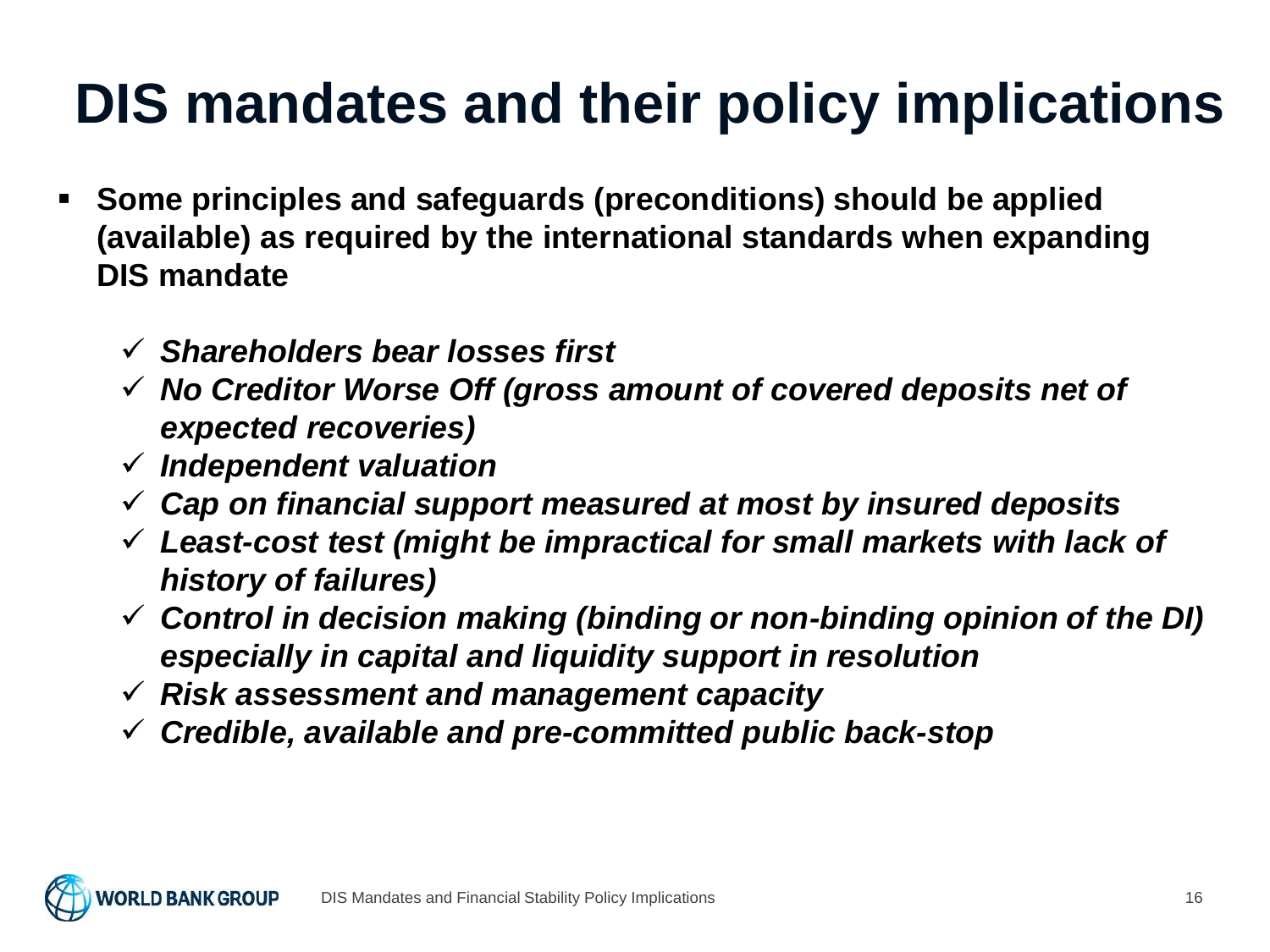- **Financial stability policy implications**
	- ✓ *Protect depositors with minimum disruption in P&A*
	- ✓ *Protect asset value of the transferred assets with minimum disruption of business activity through continuation of borrower relationships*
	- ✓ *Complements crisis management options of the financial safety net*
	- ✓ *Addresses moral hazard issues if internationally recognized principles applied*

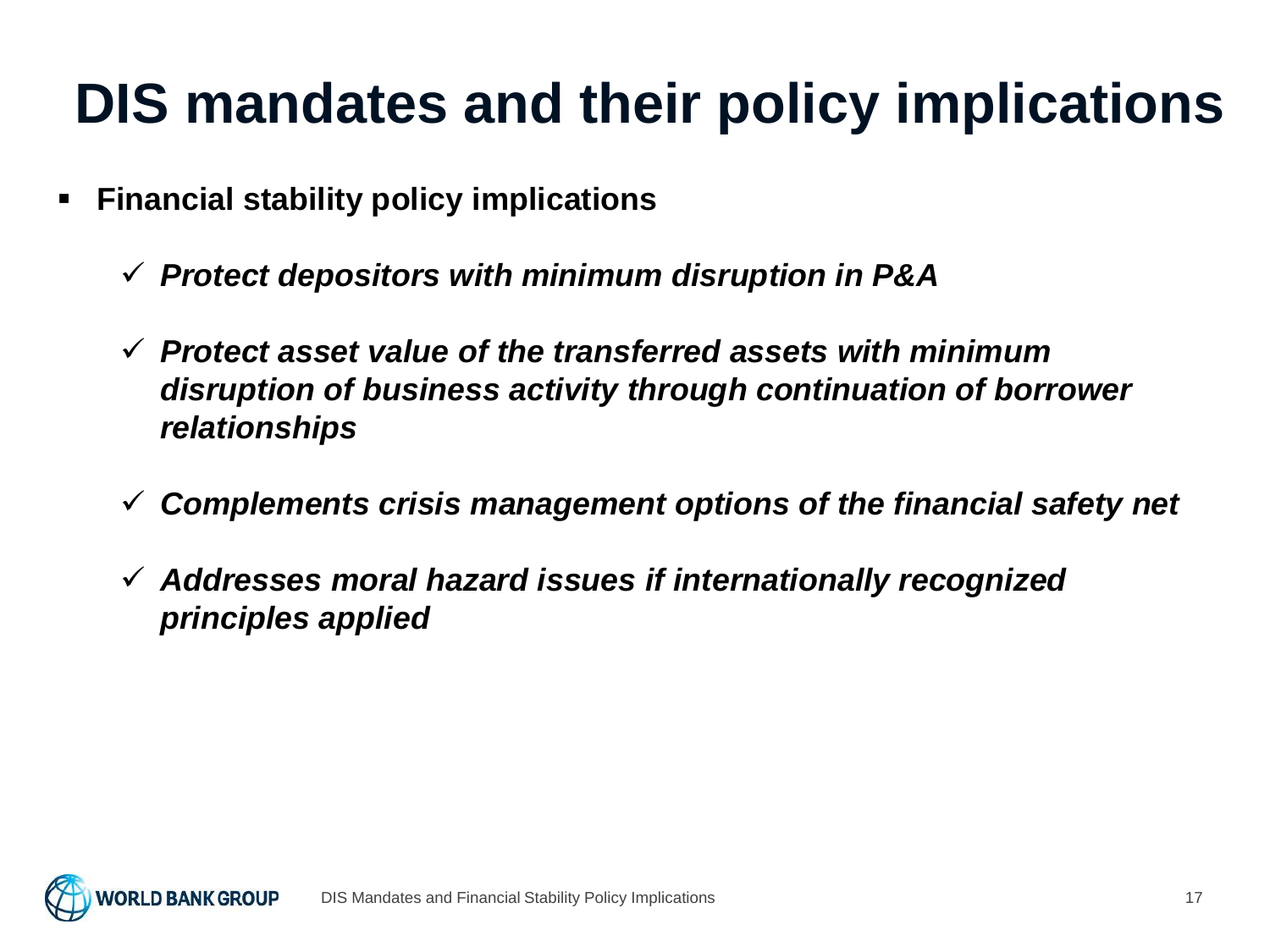- **Financial stability policy implications of different DIS mandates**
- *Pay-box*
	- ✓ **Contributes to financial stability by preventing run on deposits**
	- ✓ **Narrow Mandate**
	- $\checkmark$  Gross pay out with recovery on payout from liquidation
	- $\checkmark$  Reliable trigger required not to delay pay out, short pay out period
	- $\checkmark$  Requires capacity for prompt pay out, active public awareness, careful design of the level and scope of coverage

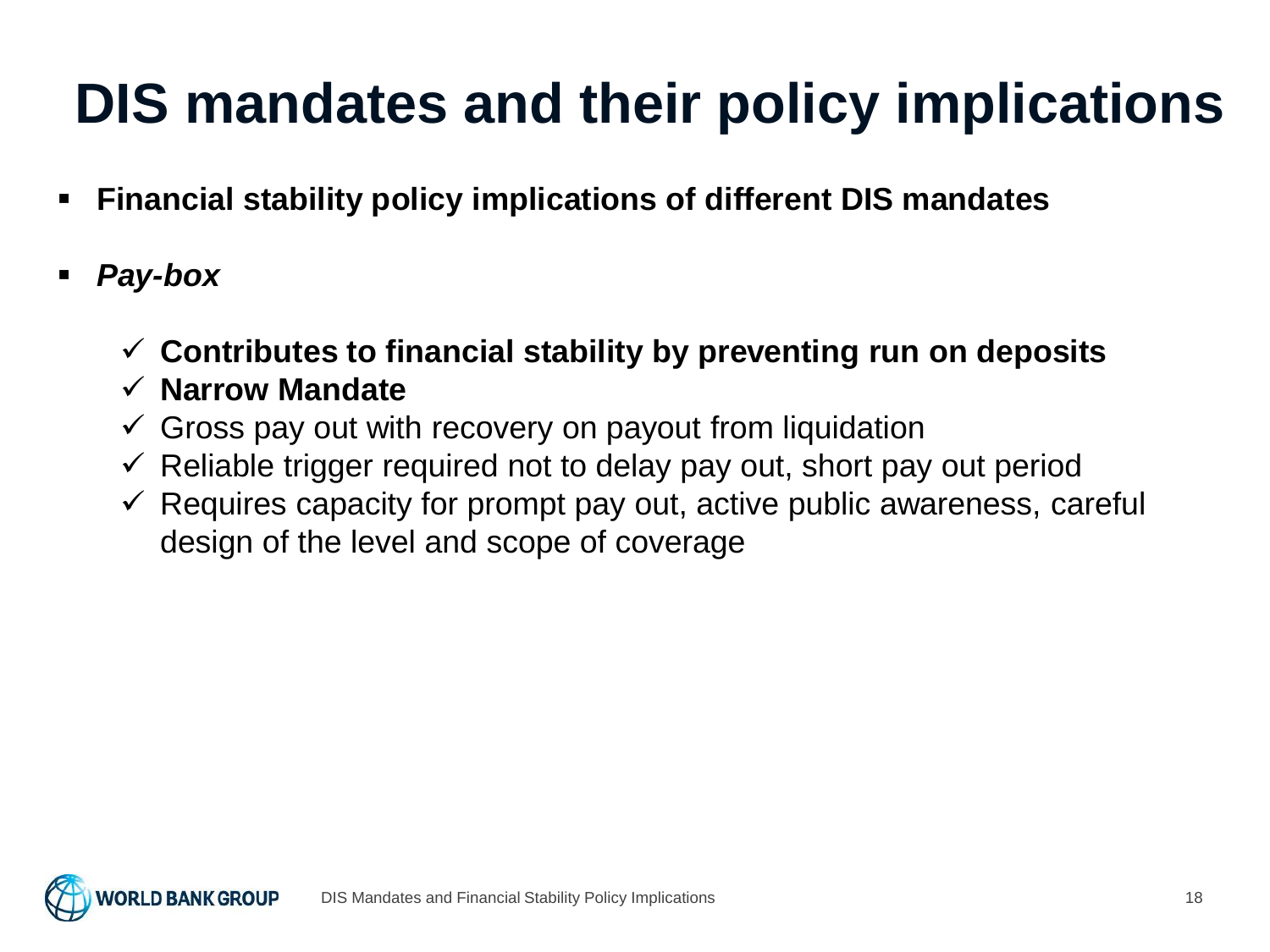- **Financial stability policy implications of different DIS mandates**
- *Pay-box plus (most common mandate)*
	- ✓ **Contributes to financial stability by preventing run on deposits**
	- ✓ **Secures continuity of bank services, avoids liquidation of good assets thereby preserving asset value, preserves business activity (performing assets)**
	- ✓ **Contributes to financial stability by protecting the interests of all creditors in accordance with the priority scheme in place (optional, when receiver)**
	- $\checkmark$  Finances resolution when transferring the covered deposits
	- $\checkmark$  May provide liquidity up to the gross amount of covered deposits in resolution
	- $\checkmark$  DIS bear losses on behalf of covered deposits based on independent valuation
	- $\checkmark$  Financial loss for DIS is the gross amount of covered deposits net of expected recoveries based on independent valuation with possibility of override in systemic situations in some practices
	- $\checkmark$  Binding or non-binding opinion in providing resources in resolution
	- ✓ Lesser cost test
	- $\checkmark$  Cap on the amount for financing resolution (viability of resolution, avoid double payment)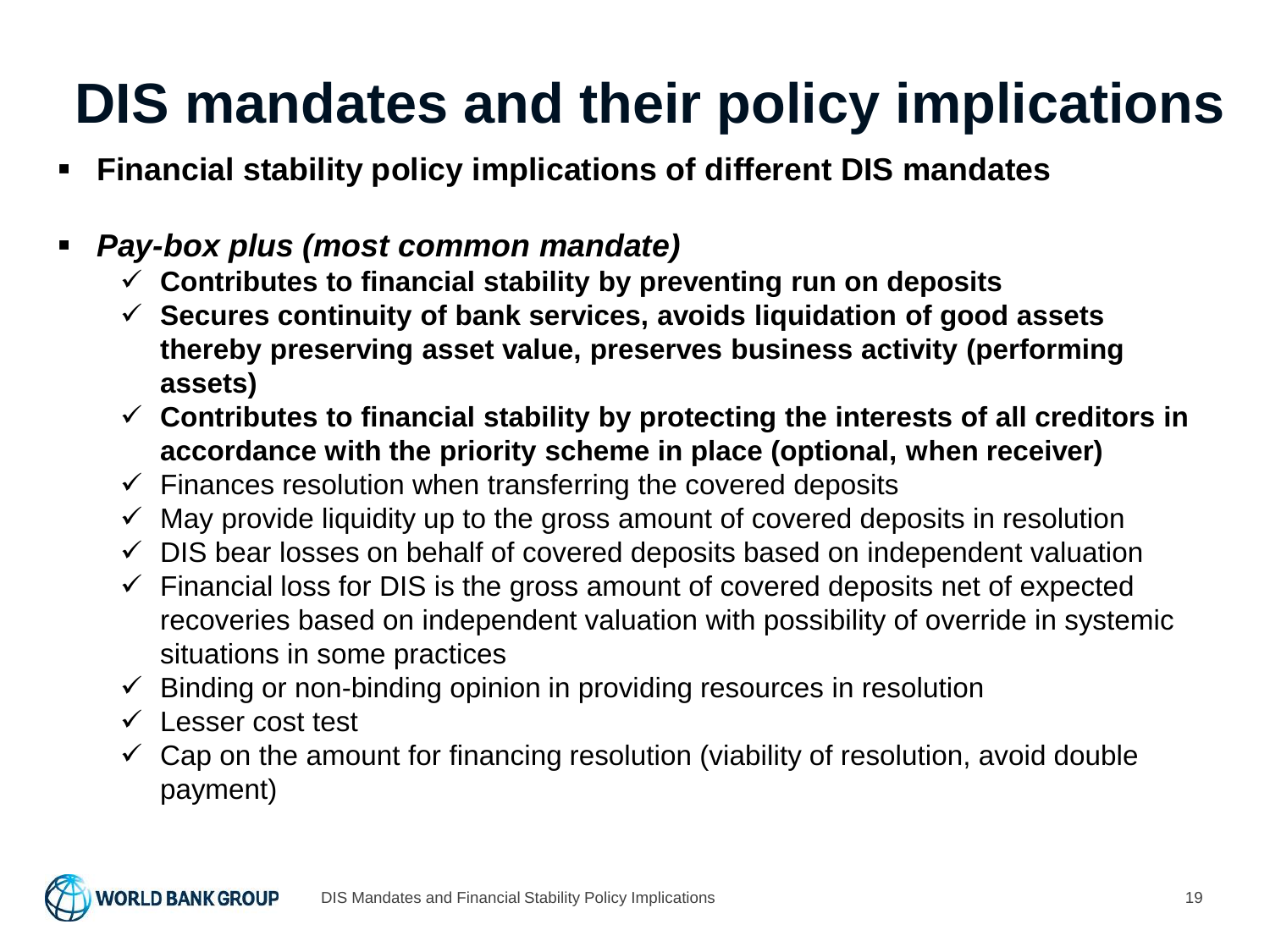- **Financial stability policy implications of different DIS mandates**
- *Loss minimizer*
	- ✓ **Contributes to financial stability by preventing run on deposits**
	- ✓ **Secures continuity of bank services, avoids liquidation of good assets thereby preserving asset value, preserves business activity (performing assets)**
	- ✓ **Finances the resolution in a broader way (going, gone concern)**
	- ✓ **Takes part in designing the resolution strategies**
	- ✓ **DIS may be resolution authority or act as an agent of the resolution authority**
	- $\checkmark$  Responsible for maximization of the asset value in resolution
	- $\checkmark$  Responsible for selection of range of resolution strategies
	- $\checkmark$  Least cost test in selecting the resolution strategies
	- $\checkmark$  Binding opinion when providing financial support in resolution
	- $\checkmark$  Strong institutional capacity needed
	- $\checkmark$  Strong and balanced in terms of representativeness governance required
	- $\checkmark$  Credible and pre-committed back-stop is a must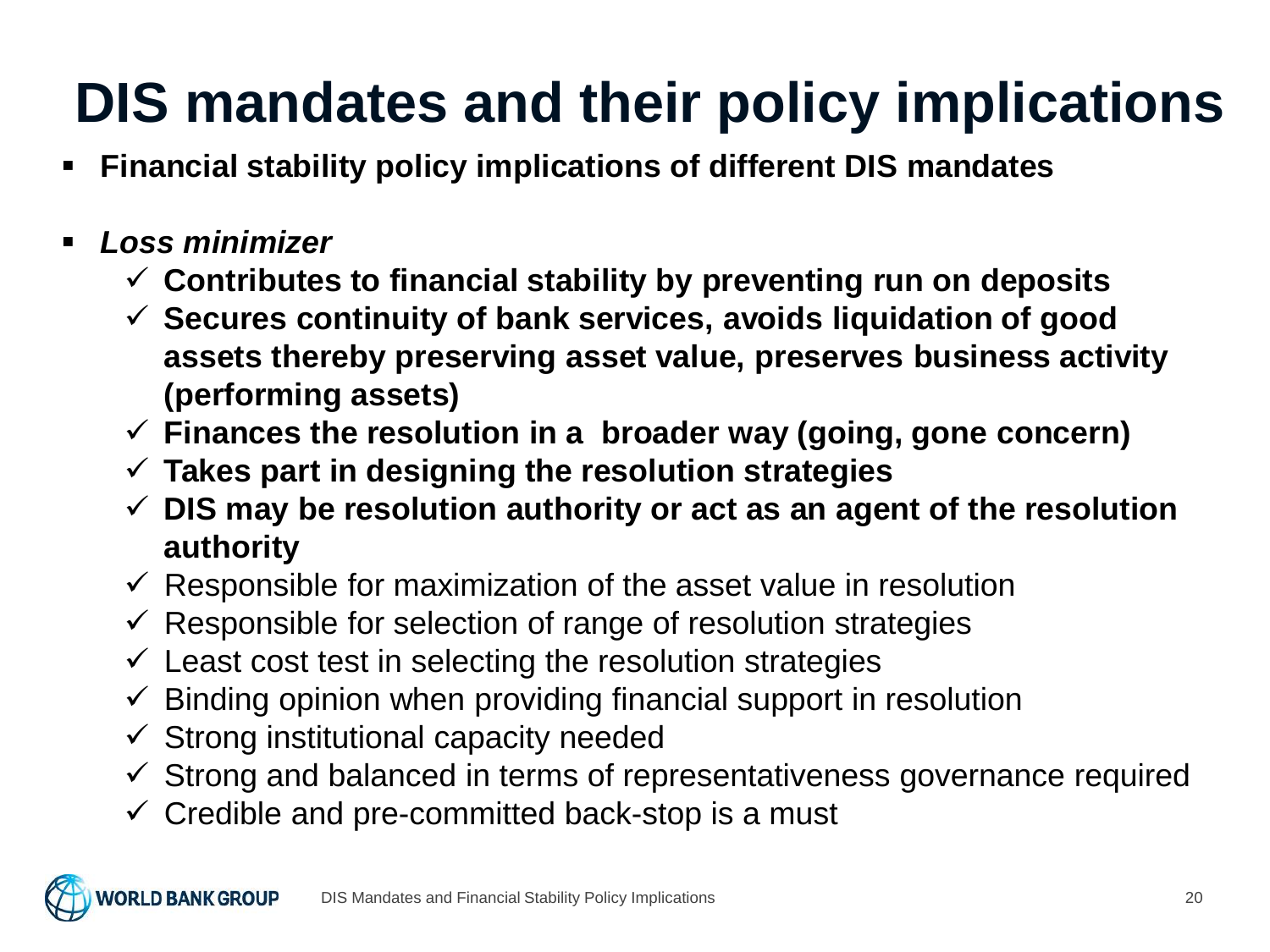- **Financial stability policy implications of different DIS mandates**
- *Risk minimizer (most uncommon mandate for a deposit insurer)*
	- ✓ **Contributes to financial stability by preventing run on deposits**
	- ✓ **Secures continuity of the bank services, avoids liquidation of good assets thereby preserving asset value, preserves business activity (performing assets)**
	- ✓ **Contributes to financial stability by protecting the interests of all creditors in accordance with the priority scheme in place (optional, when receiver)**
	- ✓ **Finances the resolution in a broader way (going, gone concern)**
	- ✓ **Responsible along with other FSN members for the stability of the member institutions**
	- ✓ **DIS is Resolution Authority and Supervisor**
	- $\checkmark$  Financing alternative measures (liquidity, capital, guarantees) (IADI CP, FSB KA to be respected!)
	- $\checkmark$  Strong institutional capacity needed
	- $\checkmark$  Strong and balanced in terms of representativeness governance required
	- $\checkmark$  Credible and pre-committed back-stop is a must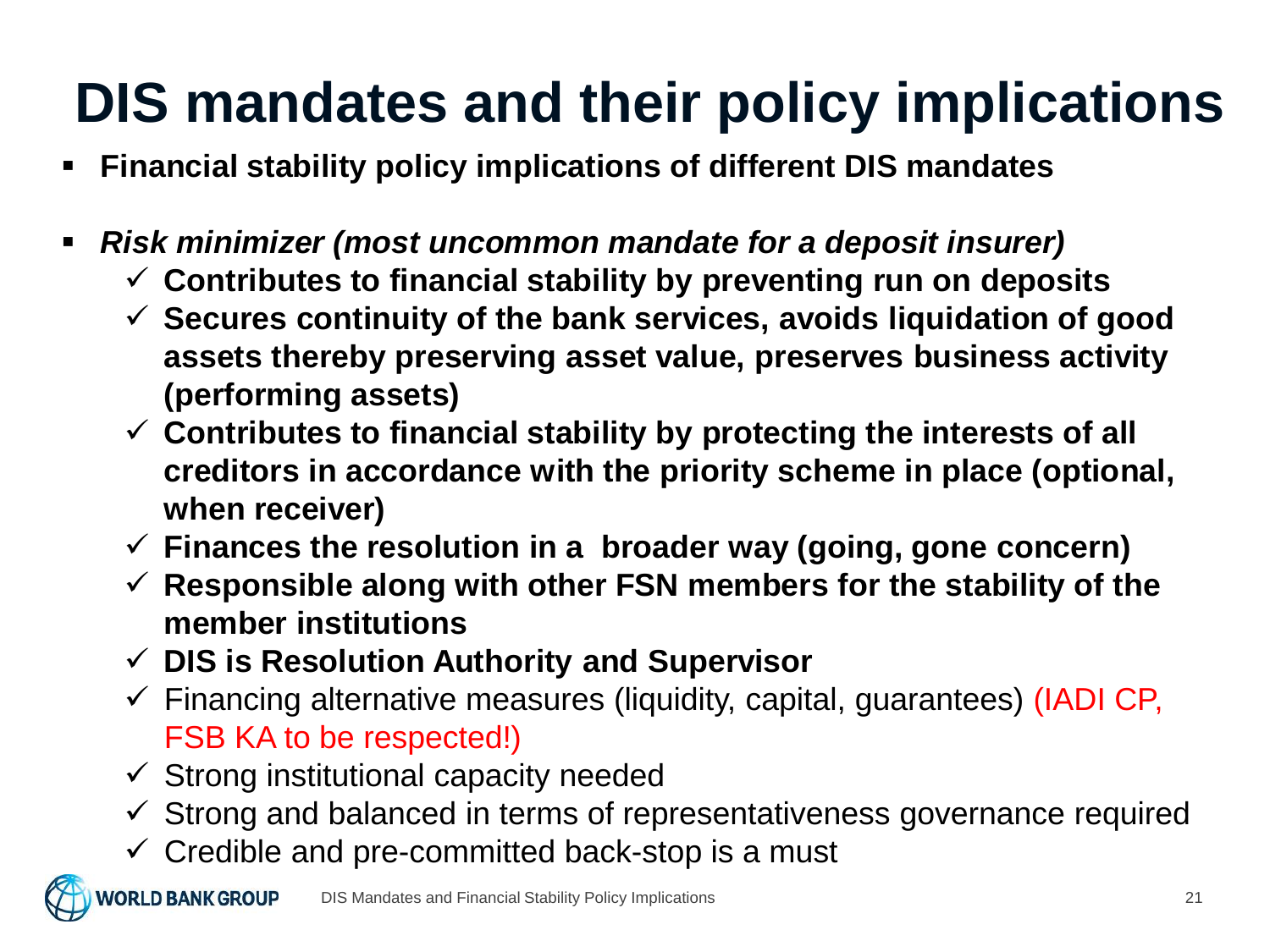- **Risks in expanded mandate** 
	- ✓ *Moral hazard risk in capital support and liquidity support in open bank cases*
	- ✓ *Risk of double payment for the DI if the resolution strategy is not viable*
	- ✓ *Risk of stressing capacity in the overall financial safety net to provide opinion in resolution and assess resolution strategy (fund depletion)*
- *How to address these risks*
	- ✓ *Secure strong governance*
	- ✓ *Apply IADI CP, FSB KA, resolution safeguards*
	- ✓ *Raise DI capacity with the expanded mandate*
	- ✓ *Expand DI mandate gradually as the financial system matures*
	- ✓ *Expanded funding options for the DIS should be balanced with the DI authority and powers*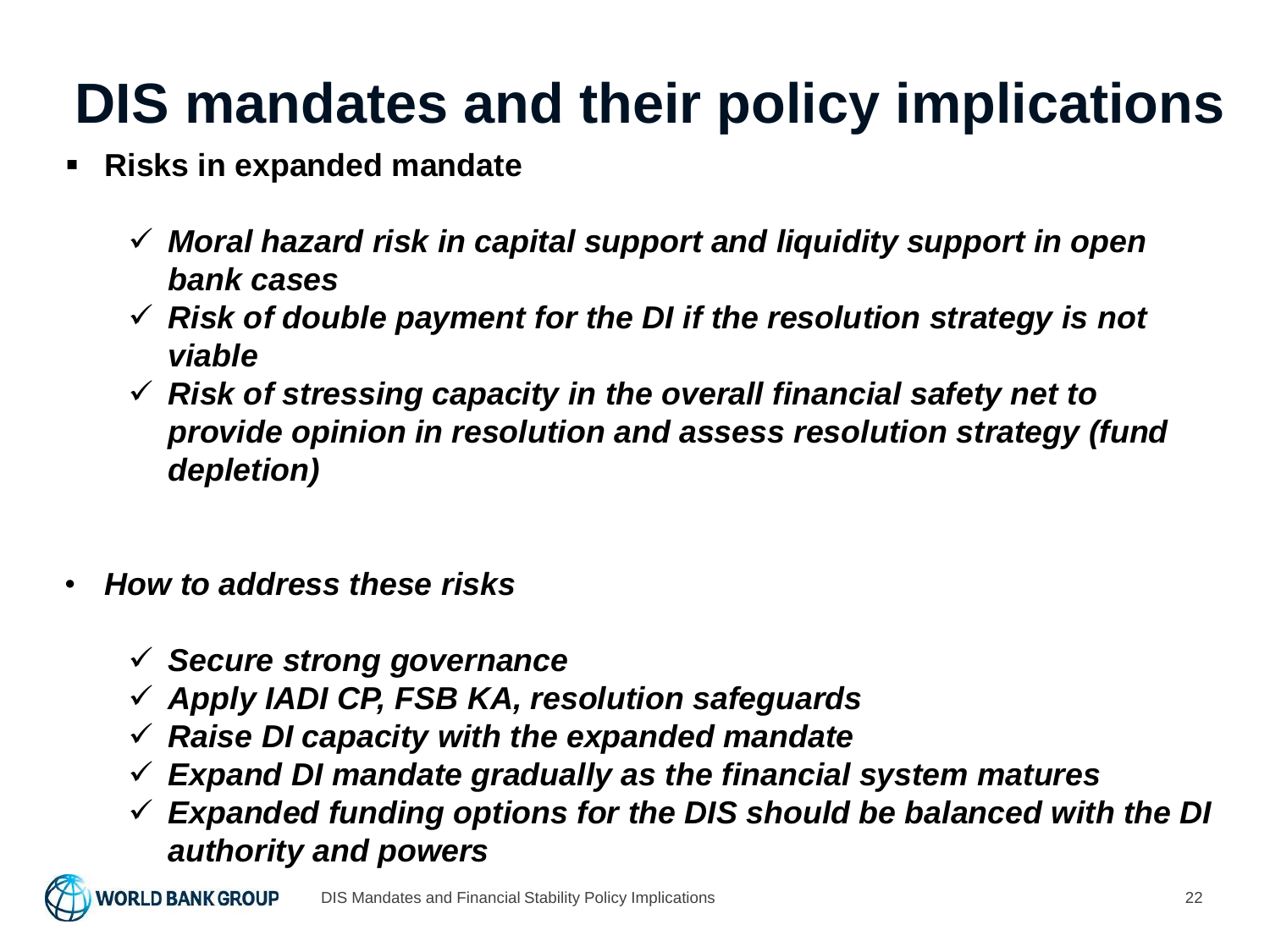#### **Preconditions for successful delivery on mandate**

- ✓ **Capacity (to assess and implement more sophisticated funding arrangements)**
- ✓ **Sufficient back-stop (to address the risk that measures other than pay out may exhaust the system)**
- ✓ **Safeguards (caps, principles, least cost requirements)**
- ✓ **Alternative measures should not contradict the international principles and require institutional capacity**
- ✓ **Strong and balanced governance of the DIS in practice is essential**
- ✓ **Accountability**
- ✓ **Gradual maturity of the DIS required to expand its mandate**

**ORLD BANK GROUP** DIS Mandates and Financial Stability Policy Implications